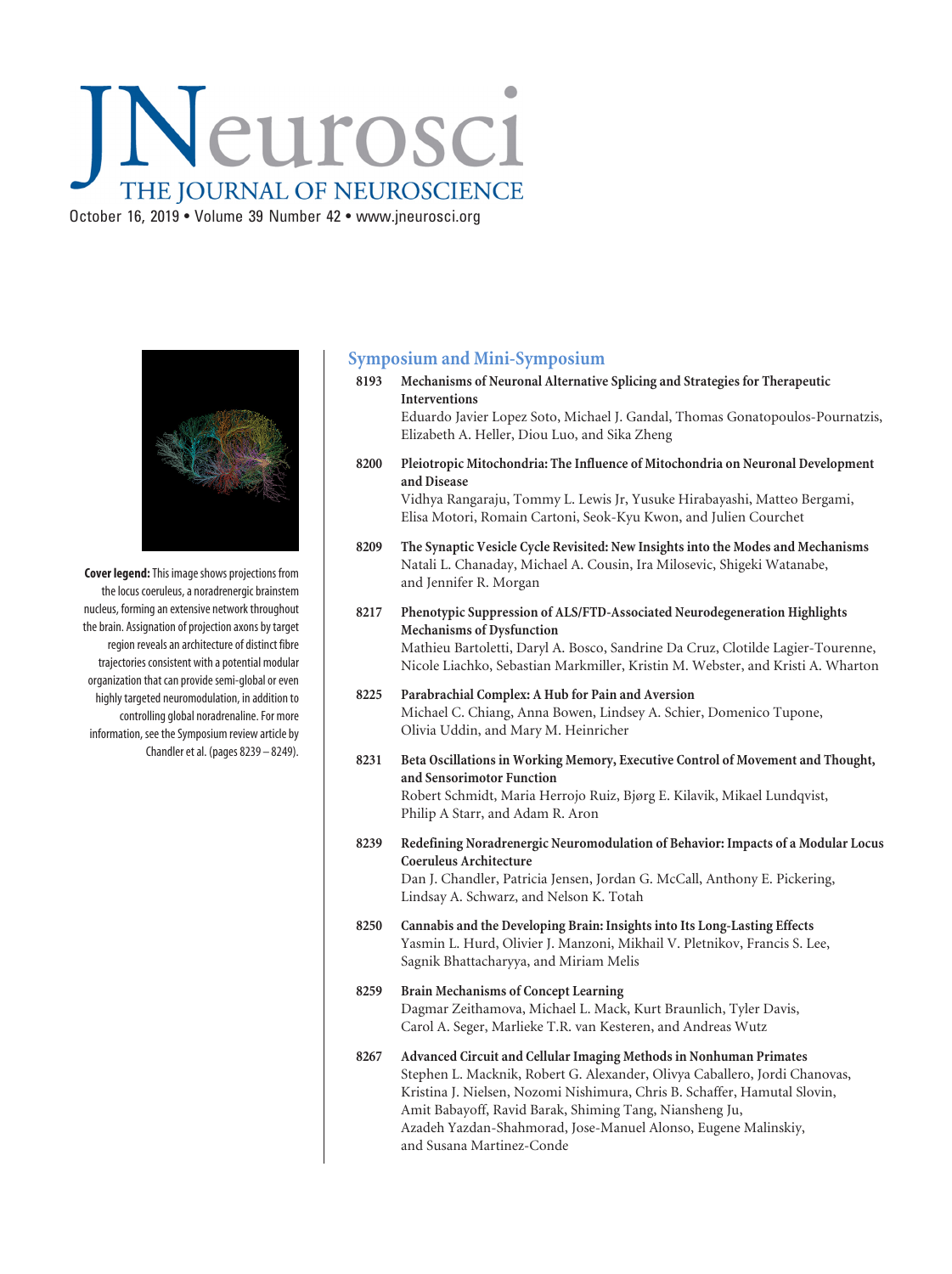| 8275                          | BRAIN Initiative: Cutting-Edge Tools and Resources for the Community<br>Elizabeth Litvina, Amy Adams, Alison Barth, Marcel Bruchez, James Carson,<br>Jason E. Chung, Kristin B. Dupre, Loren M. Frank, Kathleen M. Gates,<br>Kristen M. Harris, Hannah Joo, Jeff William Lichtman, Khara M. Ramos,<br>Terrence Sejnowski, James S. Trimmer, Samantha White, and Walter Koroshetz                                      |
|-------------------------------|-----------------------------------------------------------------------------------------------------------------------------------------------------------------------------------------------------------------------------------------------------------------------------------------------------------------------------------------------------------------------------------------------------------------------|
| 8285                          | The Storytelling Brain: How Neuroscience Stories Help Bridge the Gap between<br><b>Research and Society</b><br>Susana Martinez-Conde, Robert G. Alexander, Deborah Blum, Noah Britton,<br>Barbara K. Lipska, Gregory J. Quirk, Jamy Ian Swiss, Roel M. Willems,<br>and Stephen L. Macknik                                                                                                                             |
| <b>Research Articles</b>      |                                                                                                                                                                                                                                                                                                                                                                                                                       |
| <b>CELLULAR/MOLECULAR</b>     |                                                                                                                                                                                                                                                                                                                                                                                                                       |
| 8291                          | RGS4 Maintains Chronic Pain Symptoms in Rodent Models<br>Kleopatra Avrampou, Kerri D. Pryce, Aarthi Ramakrishnan, Farhana Sakloth,<br>Sevasti Gaspari, Randal A. Serafini, Vasiliki Mitsi, Claire Polizu,<br>Cole Swartz, Barbara Ligas, Abigail Richards, Li Shen, Fiona B. Carr,<br>and Venetia Zachariou                                                                                                           |
| 8305                          | Epigenetic Regulation of Hippocampal Fosb Expression Controls Behavioral<br><b>Responses to Cocaine</b><br>Paula A. Gajewski, Andrew L. Eagle, Elizabeth S. Williams, Claire E. Manning,<br>Haley Lynch, Colin McCornack, Ian Maze, Elizabeth A. Heller, and A.J. Robison                                                                                                                                             |
| 8315                          | Drosophila Tau Negatively Regulates Translation and Olfactory Long-Term Memory,<br>But Facilitates Footshock Habituation and Cytoskeletal Homeostasis<br>Katerina Papanikolopoulou, Ilianna G. Roussou, Jean Y. Gouzi, Martina Samiotaki,<br>George Panayotou, Luca Turin, and Efthimios M.C. Skoulakis                                                                                                               |
| DEVELOPMENT/PLASTICITY/REPAIR |                                                                                                                                                                                                                                                                                                                                                                                                                       |
| 8330                          | Epac2 Elevation Reverses Inhibition by Chondroitin Sulfate Proteoglycans In Vitro<br>and Transforms Postlesion Inhibitory Environment to Promote Axonal Outgrowth in<br>an Ex Vivo Model of Spinal Cord Injury<br>Alba Guijarro-Belmar, Mindaugas Viskontas, Yuting Wei, Xuenong Bo,<br>Derryck Shewan, and Wenlong Huang                                                                                             |
| 8347                          | Preserving Inhibition during Developmental Hearing Loss Rescues Auditory Learning<br>and Perception<br>Todd M. Mowery, Melissa L. Caras, Syeda I. Hassan, Derek J. Wang,<br>Jordane Dimidschstein, Gord Fishell, and Dan H. Sanes                                                                                                                                                                                     |
| 8362                          | Maturation of Brain Microstructure and Metabolism Associates with Increased<br>Capacity for Self-Regulation during the Transition from Childhood to Adolescence<br>Mary Baron Nelson, Sharon H. O'Neil, Jessica L. Wisnowski, Danielle Hart,<br>Siddhant Sawardekar, Virginia Rauh, Frederica Perera, Howard F. Andrews,<br>Lori A. Hoepner, Wanda Garcia, Molly Algermissen, Ravi Bansal,<br>and Bradley S. Peterson |
| <b>SYSTEMS/CIRCUITS</b>       |                                                                                                                                                                                                                                                                                                                                                                                                                       |
| 8376                          | Tonic Suppression of the Mesolimbic Dopaminergic System by Enhanced<br>Corticotropin-Releasing Factor Signaling Within the Bed Nucleus of the Stria<br><b>Terminalis in Chronic Pain Model Rats</b><br>Daiki Takahashi, Yuta Asaoka, Keisuke Kimura, Ryuto Hara, Saya Arakaki,<br>Keisuke Sakasai, Hiroe Suzuki, Naoki Yamauchi, Hiroshi Nomura, Taiju Amano,<br>and Masabumi Minami                                  |